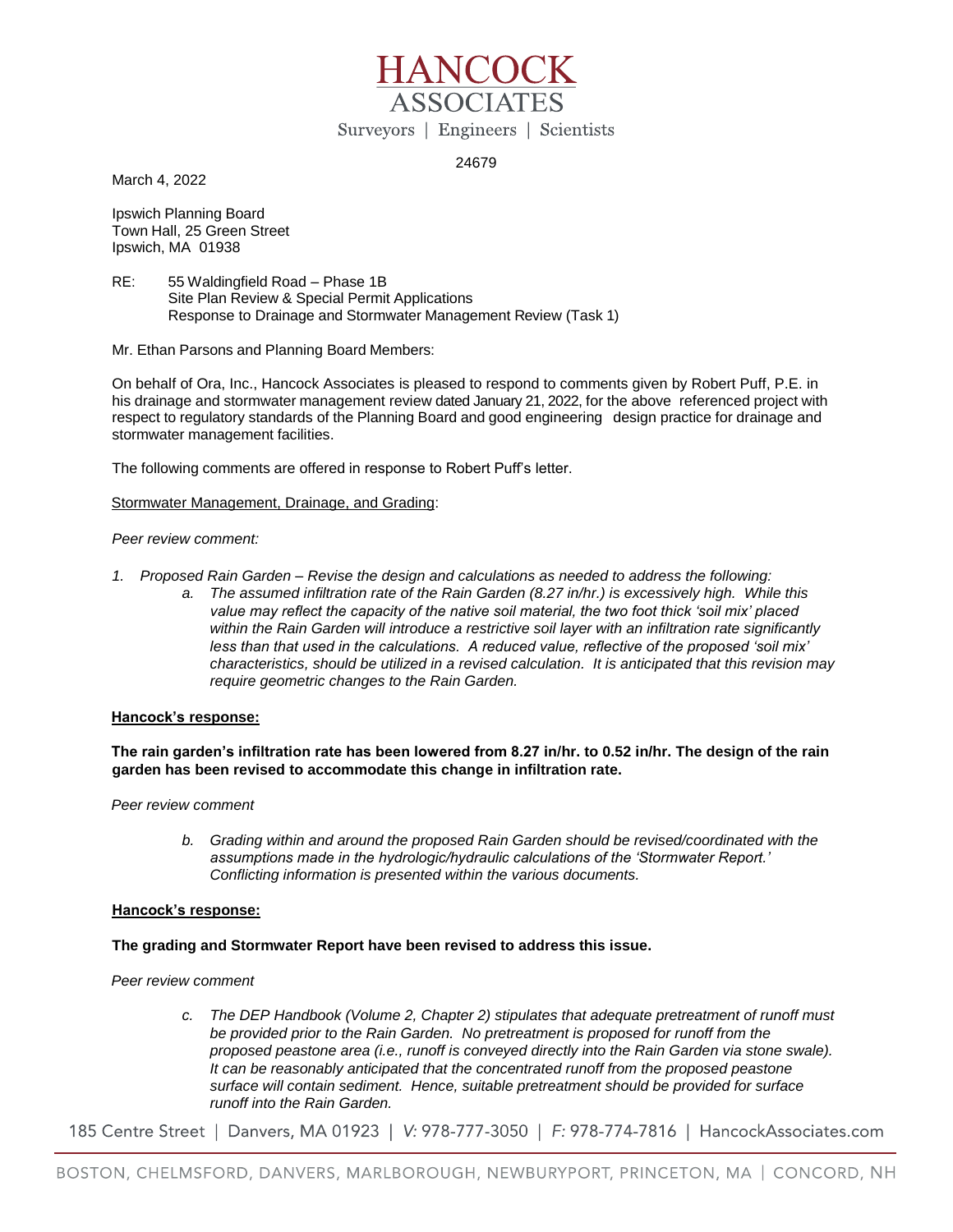### **Hancock's response:**

## **A forebay has been added to the rain garden to provide pretreatment to the incoming runoff.**

### *Peer review comment:*

*d. A landscape plan and/or planting schedule should be provided for the Rain Garden.*

### **Hancock's response:**

## **A landscaping plan with a planting schedule will be provided by the landscape architect.**

### *Peer review comment:*

*2. It is noted that a majority of the peastone parking and driveway area will not be conveyed to the Rain Garden. To improve the quality of this runoff, it is strongly suggested that additional water quality treatment be provided in the lower portion (southeasterly section) of the peastone/gravel area (i.e., where a majority of the runoff is flowing off of the peastone/gravel). Viable options would include a pea gravel diaphragm in areas where the parking surface is level and/or down gradient pervious berm below steeper segments of the entrance driveway adjacent to and below the proposed gate (refer to DEP Handbook Volume 2, Chapter 2).*

### **Hancock's response:**

**A drainage swale has been added to the plan that will convey stormwater from the majority of the peastone drive to the rain garden. Additionally a 3-foot-wide pea gravel diaphragm has been added along the southern portion of the driveway.**

#### *Peer review comment:*

*3. Consistent with the calculations, the Site Plan should include a note specifying that all roof runoff shall be conveyed to the rain garden.* 

### **Hancock's response:**

## **The roof runoff note has been added to the Site Plan, sheet 4.**

### *Peer review comment:*

*4. The proposed peastone parking area located between the two proposed buildings requires additional grading information to convey design intent. Provide supplemental spot grades or contours.* 

#### **Hancock's response:**

### **Additional contours and spot grades have been added to the plan.**

*Peer review comment:*

*a. In addition to the above, a note on plan sheet 9 states that the peastone area between the two proposed buildings "…drains under proposed barn." The plans should clarify how this is intended to be achieved (i.e., no architectural plans or sections were received, and it is not obvious that the existing/proposed barn construction provides an accessible area below the floor level to facilitate storm flowage). Note that if this intent is accurate, a pretreatment water quality element should be provided for this tributary area.* 

#### **Hancock's response:**

**The barn was constructed on piles with an open space for livestock under the barn. The area between the barn and the house actually drains under the barn and to the natural catchment area.**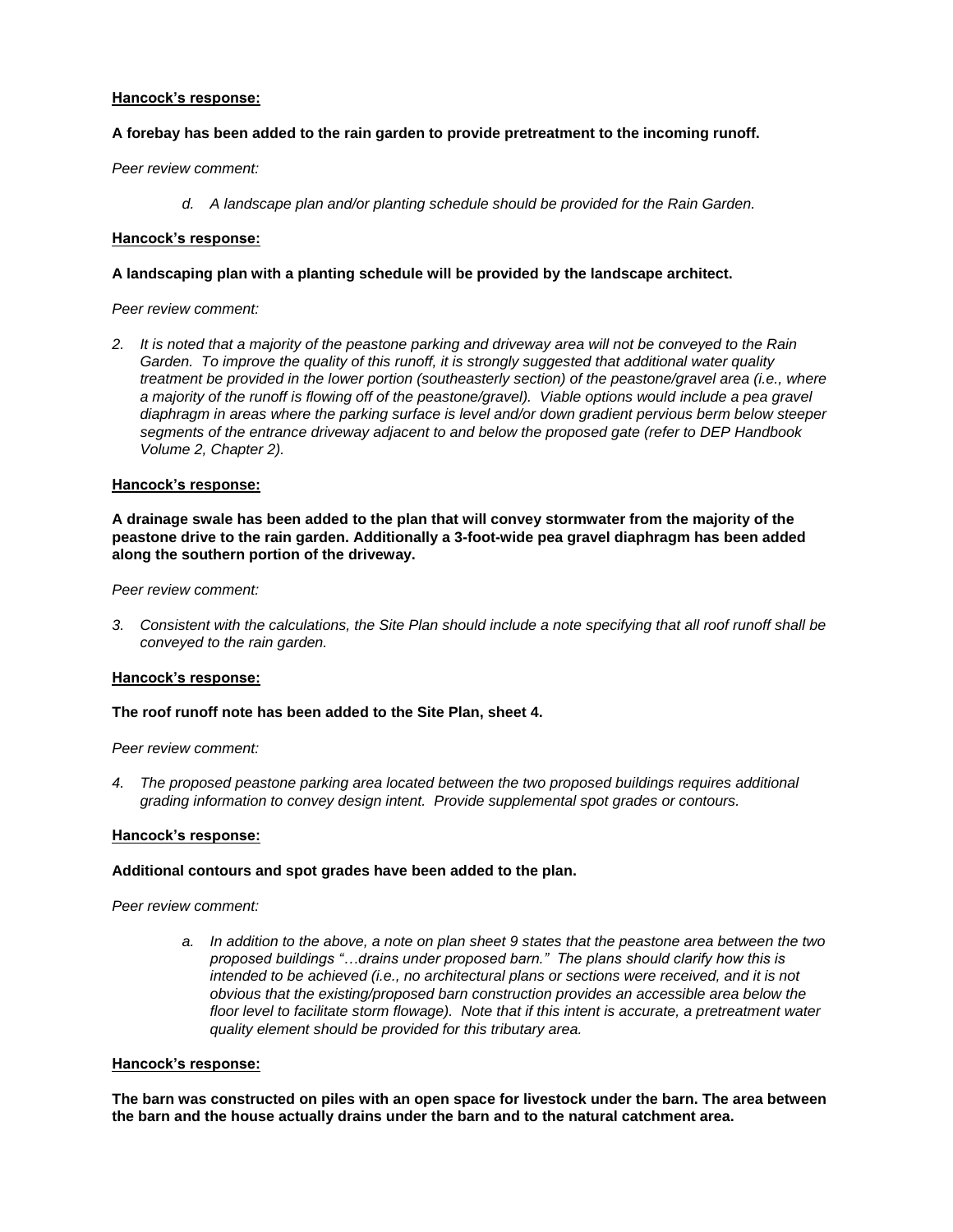#### *Peer review comment:*

*5. Proposed grading and hydrologic calculations imply that a drainage swale will be located along the southerly side of the barn, flowing in an east-west direction (to the Rain Garden). It is strongly suggested that this swale be better defined on the plan, and that an alternative construction material be considered. The proposed peastone will be unstable when subjected to concentrated flow. Material such as cobblestone, rip rap stone, or pavement would be more durable and stable than the proposed peastone.*

### **Hancock's response:**

**The Drainage swale in the driveway area south of the barn has been removed. Stormwater will now sheet overland to a new drainage swale located east of the peastone parking area which will convey stormwater to the rain garden.**

*a. In addition to the above, the Applicant may wish to consider relocating the parking space adjacent to the barn so that it is not positioned within the path of the drainage swale.* 

### **Hancock's response:**

### **The swale in the parking/ drive area has been removed. See above.**

*Peer review comment:*

*6. Grading and surface treatment for the patio area (between the two proposed buildings) is not specified. Stormwater management calculations assume this area to be a grass surface which is graded to direct runoff in a northerly direction. Supplemental grading and material specification should be on the plans for this area.* 

### **Hancock's response:**

**It is the applicant's understanding that this area is intended to be a wooden deck where stormwater will flow between the slats in the decking to bare earth underneath.**

*Peer review comment:*

*7. A note is included on plan sheet 10 that states "Rooftop stormwater to be collected in underground cistern, to be used for garden irrigation. Location and sizing of cistern to be determined." The detailed Site Plan (plan sheet 9) does not reflect this intent. While no engineering exception is taken to the intent, the design engineer should clarify the intent by coordinating the two plan sheets. Furthermore, the plans should stipulate that any cistern overflow is required to be conveyed to the rain garden with the conveyance methods specified on the plans.* 

#### **Hancock's response:**

**The intent is to use the cistern for the watering of horses. We have added the note to the plans. Details of this to be worked out at a future time.**

*Peer review comment:*

*8. Storm drains are shown on both the northerly and southerly sides of the proposed buildings, however, no inlets are indicated. The intended purpose of these pipes should be explained and inlets for the proposed pipe lines specified on the plans.* 

#### **Hancock's response:**

**These storm drains capture runoff from the roof leaders and convey stormwater to the Rain Garden. The roof connections have been added to the plans.**

*Peer review comment:*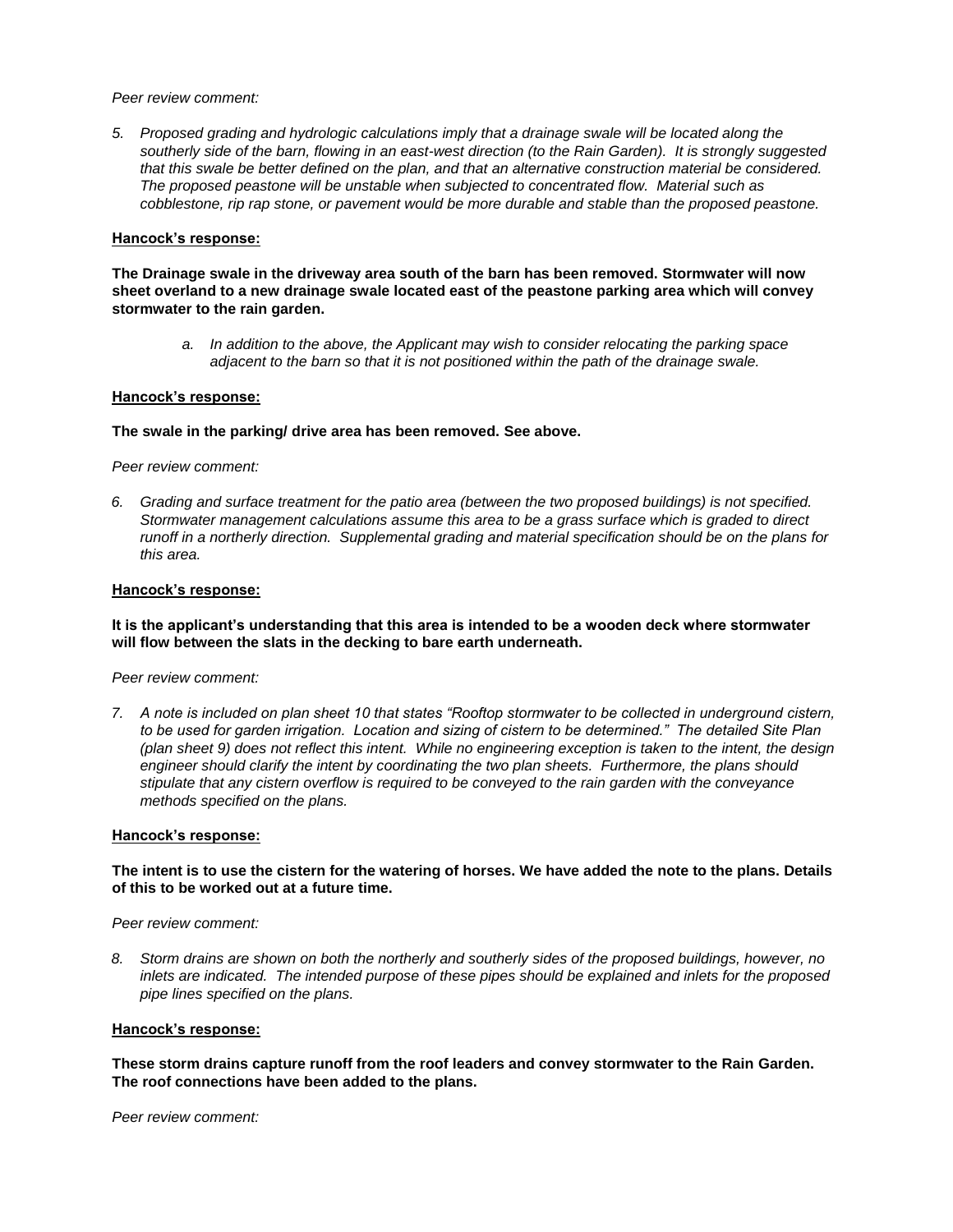a. *Pipe size, invert elevations, and slopes should be indicated for the pipe lines.* 

### **Hancock's response:**

### **Plans have been updated as requested.**

*Peer review comment:*

b. *Drain manholes should be utilized at changes in pipe direction, rather than the cleanouts indicated on the plans.* 

#### **Hancock's response:**

#### **Directional change cleanouts have been changed to manholes on the plans as requested.**

*Peer review comment:*

*9.* Coordinate the storage volumes stated in Section 2.0 of the Stormwater Report narrative and the volume calculations in Appendix D with the site grading plans and stormwater calculations for the rain garden. Contradictory information is provided.

#### **Hancock's response:**

#### **Storage volumes have been corrected across all documents as requested.**

#### *Peer review comment:*

- *10. Provide more detailed topographic information on plan sheet 10 to address the following:* 
	- *a. Clarify the limits of elevation 35.5 to document the area/volume of storage assumed in calculations for the existing on-site low area.*

#### **Hancock's response:**

#### **Noted. The elevation 35.5 contour is shown as the dark dashed line on sheet 10.**

*Peer review comment:*

*b. Specify the location, size, and elevation of the on-site low area overflow point.* 

#### **Hancock's response:**

#### **Noted. The overflow point has been added to sheet 10.**

*Peer review comment:*

*c. Provide additional grading in the southeasterly corner of the property to document that the entirety of subcatchments EB-1 and PB-1 will flow to the existing on-site low area.* 

## **Hancock's response:**

**There is an existing gravel driveway that acts as a berm along the easterly property line that has the effect of directing stormwater to the natural depression. The Survey indicates that the existing topography of the road directs stormwater to the natural depression as well.**

*Peer review comment:*

*11. Construction details should be provided for the following drainage/stormwater elements indicated on the site plan:*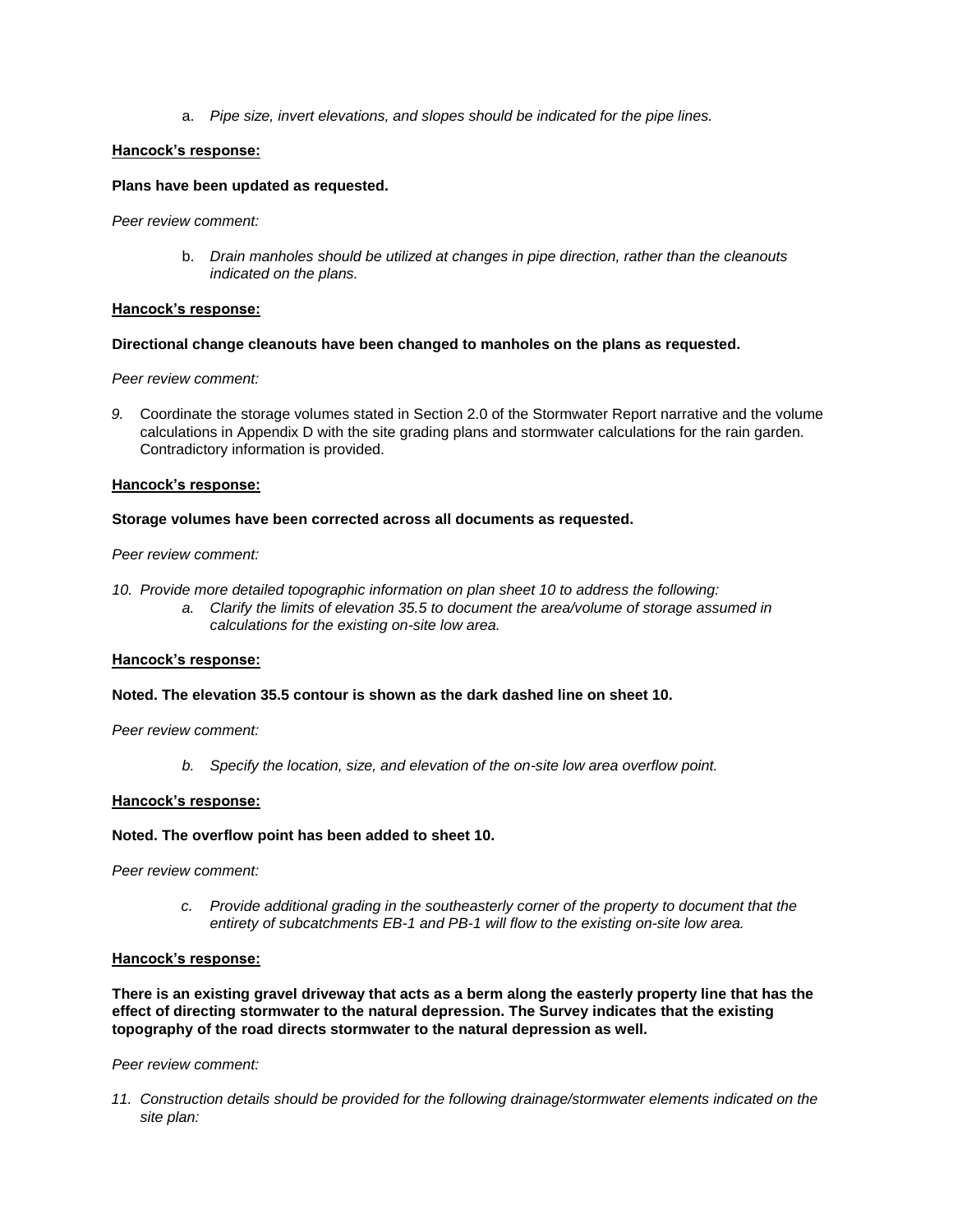- *a. Pipe cleanout detail.*
- *b. Drain manhole detail.*
- *c. Drainage swale (adjacent to barn).*
- *d. Earthen embankment cross section and material specifications for Rain Garden.*
- *e. Spillway cross section and material specification for Rain Garden. Note that care should be given to the design of the spillway crest to ensure that the detail reflects assumptions made in the calculations.*

## **Hancock's response:**

## **An additional detail sheet has been added to the plan set (Sheet 7) to address this. A Landscape Plan for material and planting of Rain Garden are to follow.**

*Peer review comment:*

- *12. The following drafting and typographical errors should be addressed:* 
	- *a. The proposed 'Soil Stabilizer' detail should include manufacturer product information and/or material specifications. In addition, the intended use of the product should be indicated on the plans and in the 'Section for Pea Stone' detail.*
	- *b. Specify the required minimum stone size and gradation in the 'Drain Outlet' detail.*
	- *c. In the stormwater report narrative Section 1.0 (page 1) stormwater runoff is stated to flow to the west. As mapped, stormwater flow at the locus is to the east.*
	- *d. In the stormwater report narrative Section 1.0 (page 1) and in Appendix G (the CPPPP), the proposed site description refers to Phase 1B buildings on the western side of the property. As mapped, Phase 1B is on the eastern side of the property.*
	- *e. In the General Notes on plan sheet 1, indicate the correct municipality in note 4, and the correct FIRM Panel in note 11.*
	- *f. On plan sheet 9, coordinate the ESHWT elevation with the estimated depth to ESHWT and test pit surface elevation as indicated in the Soil Testing data.*
	- *g. Provide the correct graphic and bar scale on plan sheet 10.*

# **Hancock's response:**

### **The plans and stormwater report have been revised in accordance with these comments.**

### DEP Stormwater Management Standards:

*Peer review comment:*

- *1. Standards 4 and 8 – The Long Term Pollution Prevention Plan (LTPPP) and the Construction Period Pollution Prevention Plan (CPPPP) should both be revised and reformatted to address all topics contained in the 'Checklist for Stormwater Report.'* 
	- *a. The LTPPP is written largely with respect to construction, but does not contain substantial instruction with respect to long term operation at the site. The document should be revised to address all topics contained in the 'Checklist for Stormwater Report.'*

### **Hancock's response:**

### **The Stormwater Report has been revised as requested.**

### *Peer review comment:*

*b. Include a note on the Site Plan referencing the requirements of the LTPPP.* 

### **Hancock's response:**

### **Note has been added to the plan on Sheet 1.**

*Peer review comment:*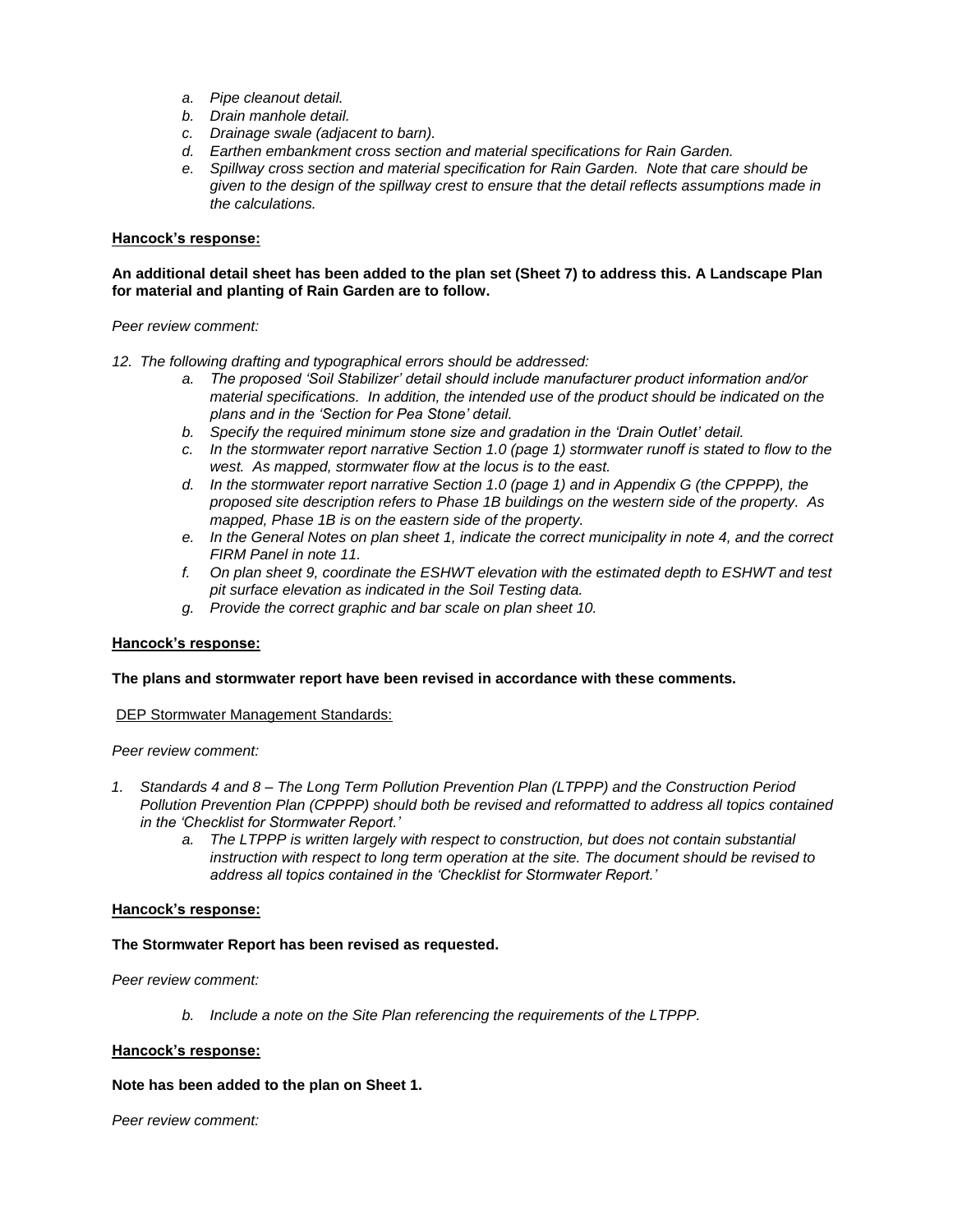*c. Include reference to the requirements of the CPPPP and the SWPPP in the 'Erosion Control Notes' on plan sheet 11.* 

## **Hancock's response:**

## **This note has been added as requested.**

*Peer review comment:*

*d. Specify additional erosion control barriers on the site plan to be located upgradient of the Rain Garden (i.e., to intercept surface runoff from the adjacent fill area southwesterly of the Rain Garden) and also at the toe of the Rain Garden slope to protect finished work until the site is fully vegetated and stable.* 

### **Hancock's response:**

### **Additional erosion controls have been added to the plans on Sheet 9 and detailed on Sheet 12.**

*Peer review comment:*

*e. The CPPPP contains various items that are more applicable to the LTPPP and should be included therein. The document should be revised accordingly.* 

#### **Hancock's response:**

### **The CPPPP and the LTPPP has been revised as requested.**

*Peer review comment:*

- *f.* The CPPPP should also be revised to provide the following:
	- *i. A location for the stabilized construction entrance should be indicated on the plans.*
	- *ii. Identify the person/entity responsible for CPPPP implementation and compliance.*
	- *iii. Include reference to the requirements of the Stormwater Pollution Prevention Plan (SWPPP) in the CPPPP.*

### **Hancock's response:**

### **The CPPPP and plans have been revised as requested.**

*Peer review comment:*

- *2. Standard 9 – Address and coordinate the following items in the Operation and Maintenance Plan (O&M Plan):* 
	- *a. Include a note on the Site Plan referencing the requirements of the O&M Plan.*
	- *b. The narrative and Inspection Checklist should be revised to include the following items:* 
		- *i. Recovery and inspection of drainage system cleanouts shown on the plans.*
		- *ii. Inspection and maintenance of the proposed swale and rip rap channel located on the southerly side of the barn.*

### **Hancock's response:**

### **A note has been added to the title sheet and the O&M has been revised as suggested.**

*Peer review comment:*

*iii. Modify the 'Rain Garden' narrative relative to the outlet control structure. There is no outlet control structure per se. The only outlet is the proposed spillway. Inspection and maintenance protocols for the spillway should be specified in the narrative and included in the 'Inspection Checklist.'*